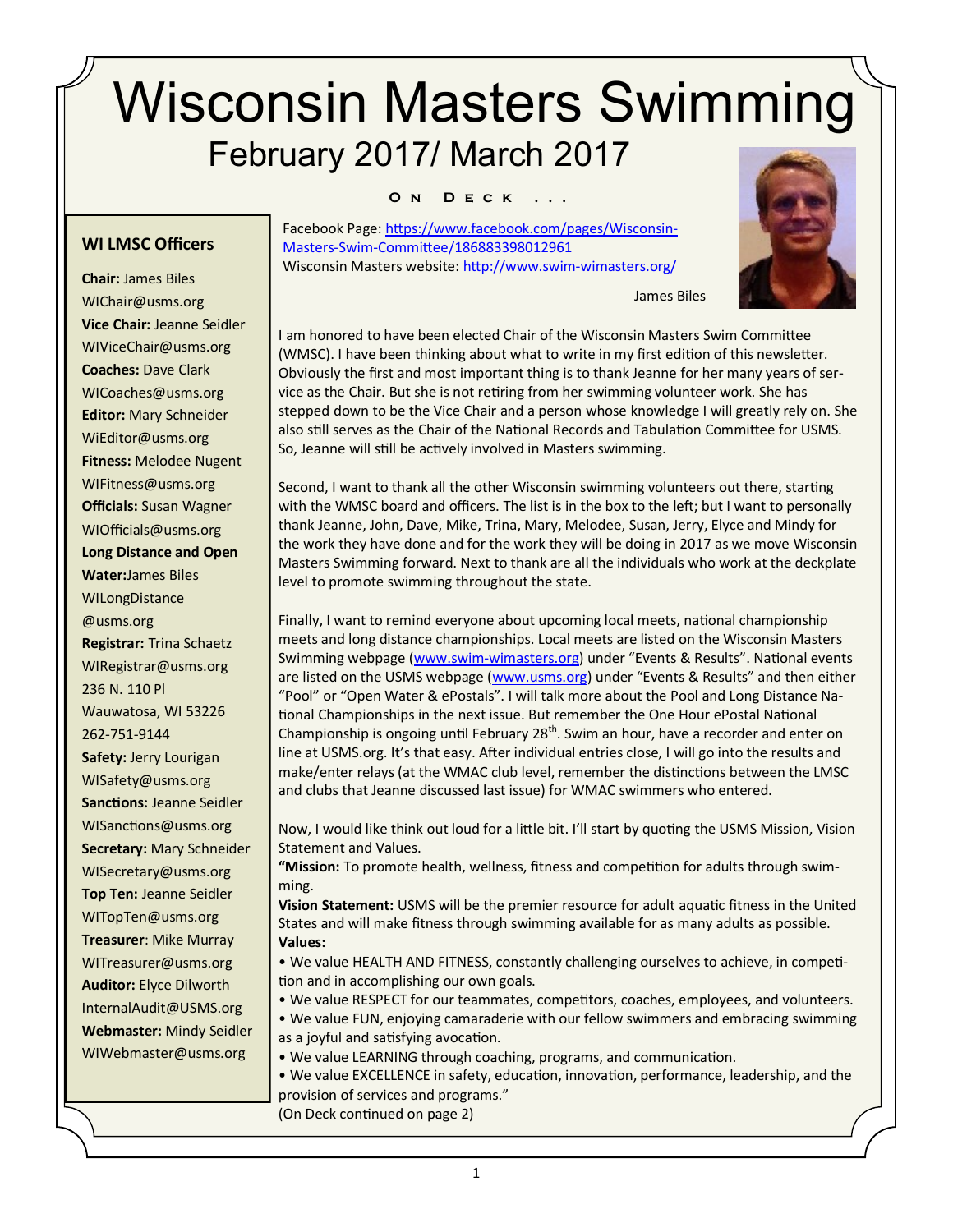#### **Sun Prairie Meet Reminder**

Sunday Swim in Sun Prairie. What: Masters Swim Meet When: February 19, 2017 Where: Sun Prairie High School Pool How: [http://www.swim](http://www.swim-wimasters.org/)-wimasters.org/ Thanks: Jimmy the Groundhog.

### **Laying Down the Gauntlet—A Challenge by Dean Fochios**

I just competed at the West Bend swim meet on Dec 3, and broke 3 distance records set by Dick Pittman in 2004, in the 400, 800, and 1500 SCM. These were the last 3 records to fall in a 2 year quest to get all the freestyle records in my 60-64 age group, from sprints to distance (50 to 1500/1650) in all 3 courses---YD, SCM, LCM. 18 records in total! So, my challenge to the team, in my age group and to the 'younger guys' (and also to the ladies) is that I will buy dinner to the first one to break any one of these records.

#### **SCM State Record Correction**

In the last newsletter there were three 800 Free SCM record times that were in error for Lauren Jensen. Larry Mueller and David Drury. I apologize for the confusion. Also, the 200 medley relay time of 2:01.56 was reported for the 160—199 age group, but should have been the 200—239 age group. Likewise, the 800 Free Relay record of 9:24.18 should be in the 160-199 age group.

### **Meet Warmup Safety Requirement**

The Wisconsin Safety Chair, Jerry Lourigan, reiterated a safety issue related to warm-up procedures for all meets. There has been a problem at Masters meets that is becoming worse. There are a number of swimmers who have not been adhering to the USMS warm-up rules. This is becoming a safety issue for all swimmers.

#### **USMS Rule 102.4.3 states: Procedure—Swimmers must enter the pool feet first in a cautious and controlled manner. Diving and backstroke starts shall be permitted only in the designated lanes. No hand paddles are allowed.**

Swimmers entering the pool must watch out for those in the water. With increased numbers of swimmers, it is imperative to exercise good judgement for the safety of all. At the annual meeting of Wisconsin Masters Swimming, this was addressed as a major concern. There will be signs posted on the blocks reminding swimmers to use a feet first entry. The only exception is when using designated sprint lanes . If swimmers do not conform to the rule, it may be necessary to enforce this rule by disqualifying the offending swimmer from the meet.

#### **(On Deck continued from page 1)**

Please take note where competition is listed in the mission. It comes after health, wellness and fitness. Competition is not even listed in the vision and barely mentioned in the values. This seems counter to the promotion I made in the third paragraph above for competitions. But competition is important because it is a vital way to help achieve the values of Health and Fitness, Respect, Fun, Learning and Excellence. It is also an important fundraiser for clubs and workout groups which is another reason we need to support local USMS/WMSC sanctioned meets.

Why did I list the USMS Mission, Vision Statement and Values? Because we, as the Wisconsin Local Masters Swim Committee, kind of a branch office of USMS, need to determine how we can best adopt, support and promote these in Wisconsin. (An LMSC is a regional governing body that provides certain benefits to USMS members, including printed registration cards, event sanctions, newsletters about activities within the LMSC, websites, awards and recognition and social activities. LMSC officers are local volunteers who attend the USMS annual meeting, sit on USMS national committees, and vote on policies that set the overall direction for USMS.) I will be challenging myself and the entire WMSC board this coming year on developing a plan to achieve this. Any input from you, the individual USMS/WMSC member, is invited and encouraged.

Thanks for reading. Until next time, stay wet! James Biles, LMSC Chair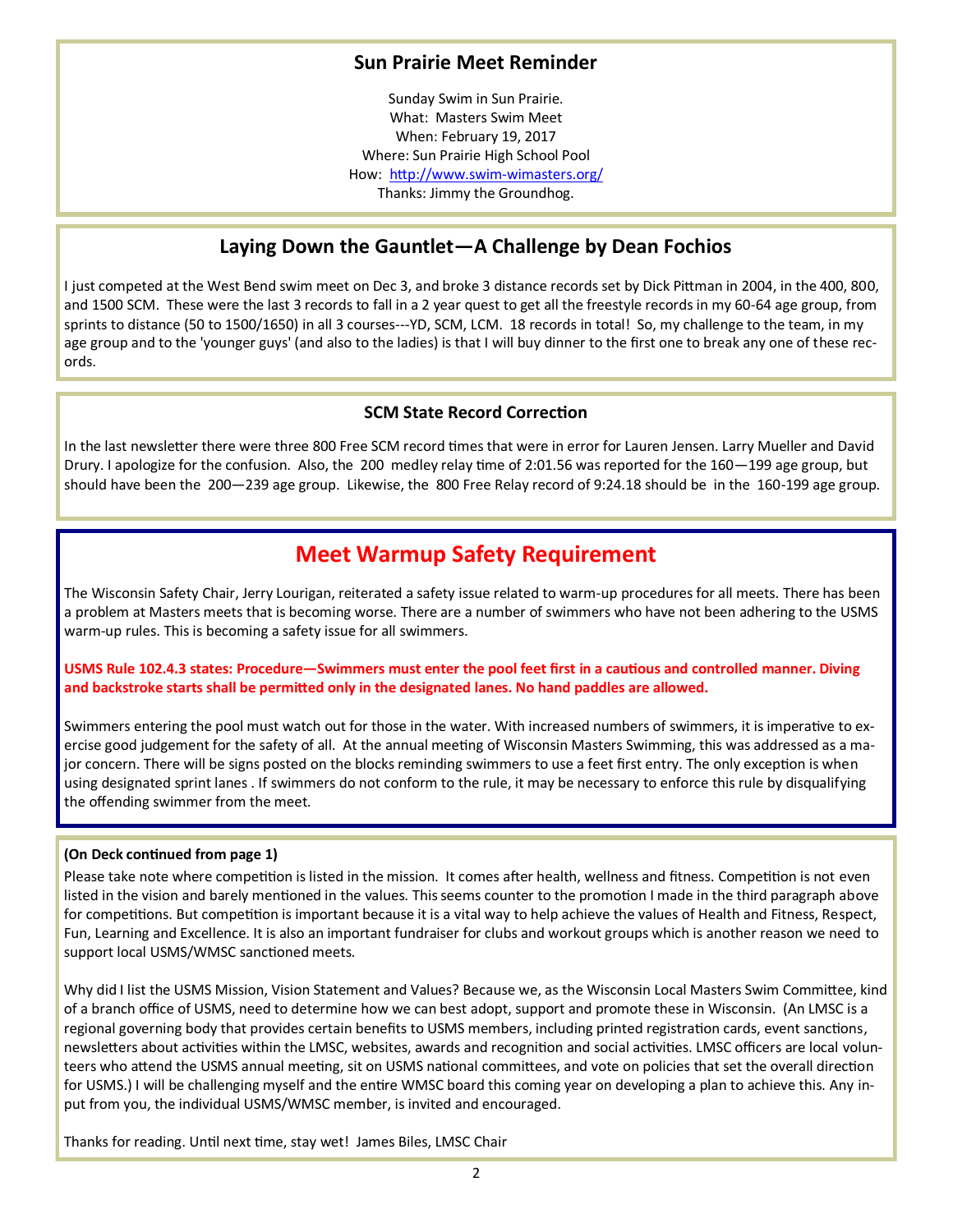### NEWS and NOTES from Clubs and Workout Groups

(Editor's note: This section of the Wisconsin LMSC Newsletter is intended to be a place to collect news from your local workout group or club. Please send in items to the Newsletter Editor ([WIEditor@usms.org\)](mailto:WIEditor@usms.org) by the 20<sup>th</sup> of each month for inclusion in the upcoming newsletter.)

Wisconsin Masters Aquatic Club: Mike Murray is the new Chair of the Wisconsin Masters Aquatic Club (WMAC). The WMAC Board will formulate the administrative practices and policies of the Club. Questions about WMAC can be directed to Mike at WMAC.Swim.Chair@Gmail.Com. Mike will continue as the WMSC Treasurer.

Mike joined WMAC in 1992; he describes his swimming *competence* (?) as sprint ABF (anything but fly). Mike is one of the original members of Elmbrook Masters which was organized in 2001. He has been associated with the Elmbrook Swim club since 1988 when his son Todd joined. Todd now swims for Elmbrook Masters.

Mike grew up and learned to swim in West Bend, at the old high school, not the pool we swim at in December. He graduated from UW-LaCrosse and retired after 40+ year career in IT.

### ~2016 Wisconsin Water Warrior Results~

by Melodee Nugent

There were 35 participants in the Wisconsin Water Warriors event this year. The 2-week swim challenge (14 consecutive days) took place between November  $1<sup>st</sup>$  and December  $31<sup>st</sup>$  of 2016. The goal was to challenge yourself and swim as much as you can for the 2-week period. We had 6 new USMS participants to join in on the fun this year: **Ann Jackson, Darcy Kelly, Kimberly Von During, Mary Jo Driscoll, Nora Bergeon Capps and Tim Capps.** 

Combined, the participants swam a total distance of 1,429,386 yards (812 miles) in 2-weeks, with an average of 40,840 total yards (23.2 miles). We again had more women (66%) participate than men (34%). The average age of the swimmers was 55 years of age. The youngest swimmer was 37 years old and the oldest was 85 years old. Once again, we had our two swimmers from the 80+ age group, Fred Salzmann swam 34,091 yards and Lois Goddard swam 18,000 yards. You both are amazing! The largest age groups were the 50-54 and 55-59 year old swimmers with a total of 8 swimmers in each group. James Biles was the top male swimmer with 75,042 yards and I was the top female swimmer with 153,200 yards.

The results in yards by age group are as follows: **Men**: **40-44**: 1st Stu Schaefer (13,775); **45-49**: 1st Dan DeWeerdt (58,425), 2nd Tim Capps (34,050); 50-54: 1<sup>st</sup> Carl Whitney (33,000), 2<sup>nd</sup> Jeff Schmiedel (4300); 55-59: 1<sup>st</sup> James Biles (75,042), 2<sup>nd</sup> David Drury (49,500); **60-65**: 1st Steve Justinger (37,400), 2nd Tim Potter (30,150); **70-74**: 1st James Arnold (30,030); **75-79**: 1st Donald Jackson (31,000); **80-84**: 1st Fred Salzmann (34,091).

**Women: 35-39**: 1<sup>st</sup> Kimberly Von During (67,768); 45-49: 1<sup>st</sup> Melodee Nugent (153,200), 2<sup>nd</sup> Debbie Katzman (50,500), 3<sup>rd</sup> Katy Sommer (29,400); **50-54:** 1<sup>st</sup> Kelly Wynns (69,550), 2<sup>nd</sup> Margaret Keller (44,400), 3<sup>rd</sup> Mary Jo Driscoll (34,783), 4<sup>th</sup> Nora Bergeon Capps (34,250), 5<sup>th</sup> Renee Scherck-Meyer (30,650) 6<sup>th</sup> Jennifer Gruenewald (24,500); **55-59**: 1<sup>st</sup> Katy Mering (76,800), 2<sup>nd</sup> Ann Berres-Olivotti (70,600), 3<sup>rd</sup> Chery Drury (33,475), 4<sup>th</sup> Julie Van Cleave (31,275), 5<sup>th</sup> Darcy Kelly (24,601), 6<sup>th</sup> Ann Jackson (21,594); **60-64**; 1st Melinda Mann (43,050), 2nd Heidi Fischer (39,550), 3rd Mary Schneider (26,250); **65-69**; 1st Candy Christenson (21,750) **70-74**: 1st Jeanne Seidler (30,626), 2nd Nancy Kranpitz (22,450); **85-89**; 1st Lois Goddard (18,000).

Awards have yet to be determined, but will be awarded at the Wisconsin State Meet that will be held at Schroeder on March 25- 26, 2017.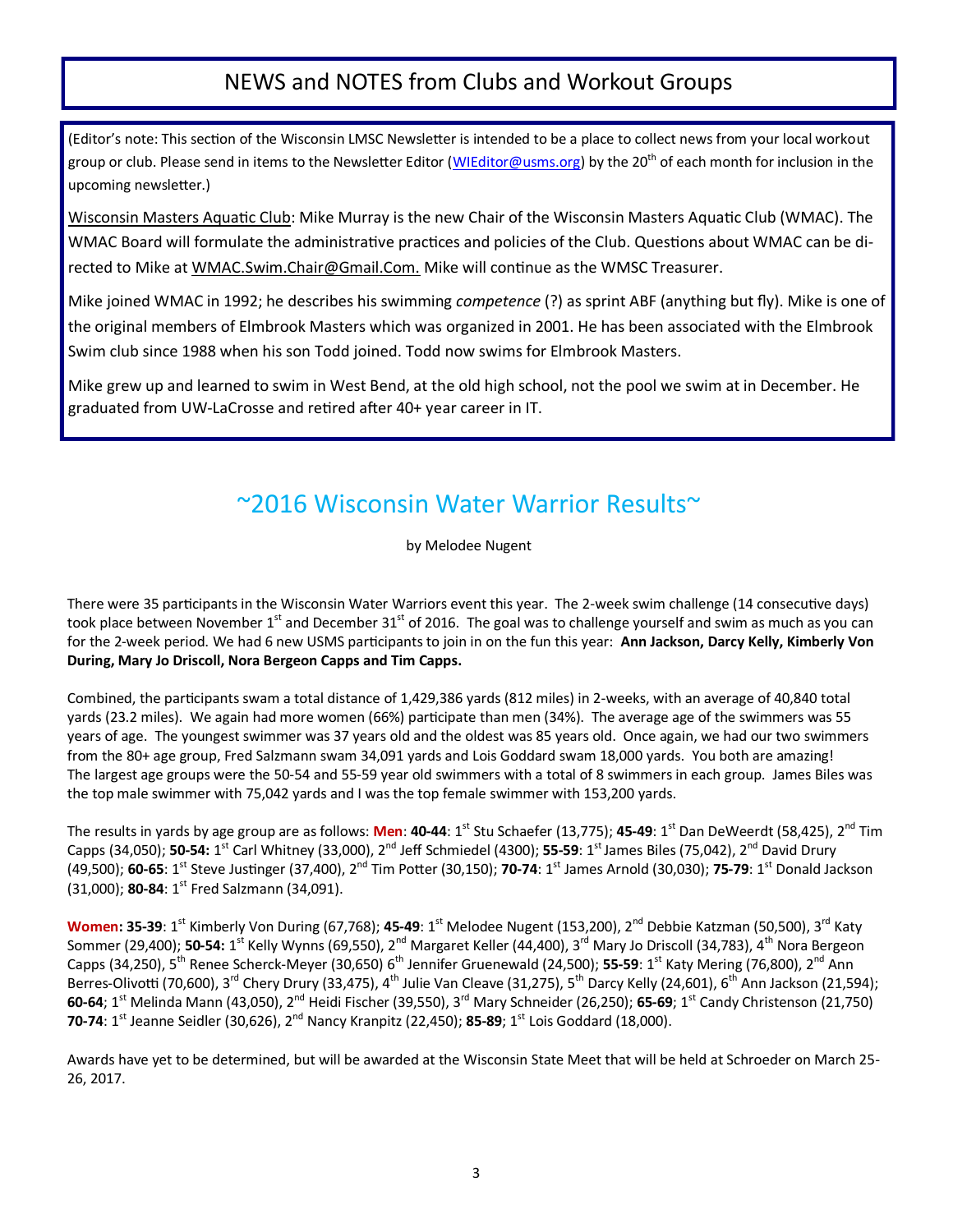

#### Figure 1





**Figure 1. I was trying to come up with new ways to look at this growing database that now has 246 entries over 7 years (swimmers can have up to 7 entries if they participated in each year since 2010). I was thinking that maybe swimmers who have participated the most since 2010 swam more than those that did not. I decided to break up the seven years: 1 Swim only, 2-4 Swims and 5+ Swims. Figure 1 is a box plot of this data with the most recent year of miles swam by the number of swims. The colored bar represents 50% of the population and the line in the box shows the median. The median is the value that divides the upper half from the lower half. For example: 1,2,3,4,5 - the median is 3 because 1,2 are the lower half and 4,5 are the upper half. The lines extending out from the bars include 95% of the population. The o and \* are the outliers, those that fall out of this range.** 

**Surprisingly, there is no statistical difference. This means that if you tested this 100 times, 95% of the time there would not be a difference (the remaining 5% of the time would mean they were statically significant).** 

**Figure 2. Another figure below shows the distribution of miles swam over the years. This is displayed similar to Figure 1. Even though there looks like there may be differences, they were not statically different (though very close).** 



**Finally, another thought was to look at age, using the years 2016 only. My thinking was that maybe the older swimmers swim more, since they have more time. There were 15 swimmers < 55 years of age with a median of 19.5 miles (range 2-87) and for 55+ years of age there were 20 swimmers with a median of 17.7 miles (range 10 -44) miles. There was again no statistical difference. Guess that blows that theory!** 

Figure 3

### **Statistics 101**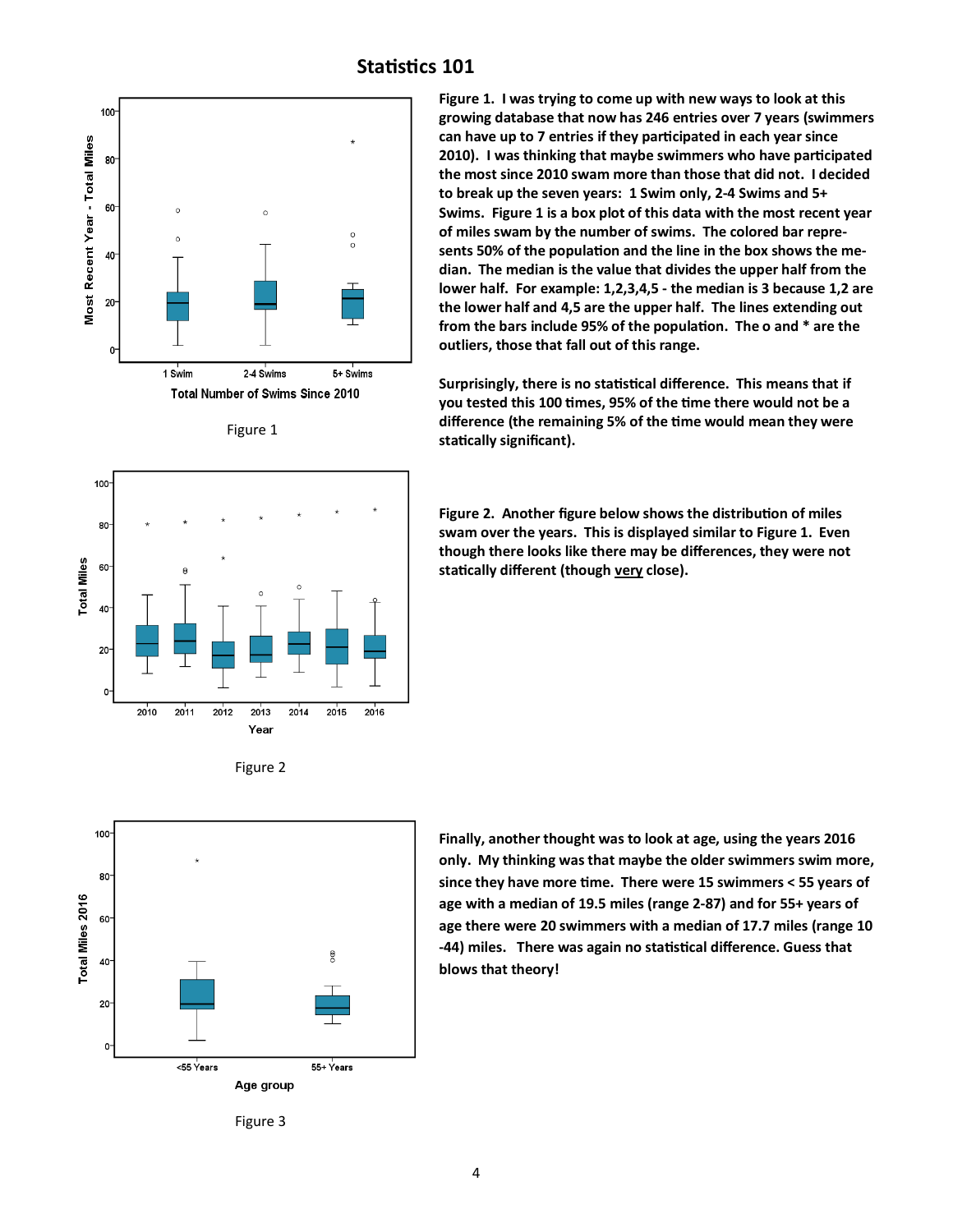### **Hot Tub Lung**

#### by Nancy Kranpitz

You've just come off the slopes after a full day of skiing. Or you've just finished one of "fearless Fred's" build up to taper workouts. You are tired, muscles sore, and that hot tub is literally calling you to jump in and let the hot water and bubbly jets take away those aches and pains. But before you are tempted to do that here is something to consider.

I am not one to normally share my health woes. But because of what I have gone through these past 9 months I feel compelled to share this with you in the hopes that none of you will ever have to deal with this.

It all started in late March, 2016. Our kids and grand daughters had rented a house in Florida for ten days for spring break and asked us to join them. It came with its own private pool and hot tub. Normally not one to enjoy or use a hot tub I couldn't resist the calls of my grand daughters to join them in the extra warm, bubbly waters. I hadn't been feeling the best—sore throat, sinus congestion, minor body aches, cough—and the hot water was wonderfully soothing. Believing the warm moist air was just what my body wanted and needed I inhaled deeply and often.

By the time those 10 days were up I was really feeling sick. My cough was awful and prolonged. We always travel with antibiotics so upon returning to our RV park I started using my prescription. The next day saw me in Urgent Care trying to decide if the newly developed horrible rash on my back was a drug reaction. It wasn't. A second trip to Urgent Care 5 days later saw me being prescribed a different antibiotic for the cough and Prednisone for the rash. By the time we got to Greensboro, NC, for Nationals the rash had cleared up but the cough persisted. Another trip to Urgent Care upon arriving back in Minocqua in early May for yet another round of antibiotics. June brought visits with a dermatologist and allergist—both of whom ruled out a drug reaction for the rash but felt it was most likely folliculitis caused by a bacteria in a hot tub. The brief respite from the cough disappeared and found me seeing my primary care physician in late July. This time a chest x-ray was ordered. In one sense the negative x-ray was a good thing. In another way it wasn't as the cough persisted. Six weeks of increased use of an inhaler and still no major improvement. Another chest x-ray and this one showed "an area of infection" in one lung. Next—a CT scan—and finally a possible diagnosis! Bronchiectasis. In layman's terms, some bronchial tubes had been damaged most likely from successive bouts of pneumonia I had had about 30 years ago. The tubes get irritated (in my case from bacteria) and floppy, rub against each other, and cause the cough. Time for a referral to a pulmonologist. After an extended visit I left with yet another round of antibiotics and a new inhaler—this time with some much welcomed and sustained improvement.

When sharing all this with a friend she said it sounded just like what her husband had had—and it had a name: hot tub lung. I had completely forgotten about my hot tub use six months earlier, the awful rash, and resulting diagnosis of folliculitis most likely caused by bacteria in a hot tub when asked by the pulmonologist if we had a hot tub at home (which we don't). Hot tub lung is difficult to diagnose and without a positive sputum culture and what is seen on my x-rays and CT scan, I can't be given a formal positive diagnosis of hot tub lung. However the symptoms for it and what I had been experiencing are almost identical. So officially hot tub lung or not, the timing and circumstances of what I have gone through convince me that it is hard to rule out the hot tub as the source of my bacterial lung infection.

So my advice to all you swimmers—while the hot tub may be calling you after a difficult workout, try to resist the call! Hot tubs are breeding grounds for all kinds of bacteria. My bronchiectasis (which can not be reversed or cured but can be treated and managed) makes me more susceptible to lung infections. But you do not have to have bronchiectasis or any lung issues to become a victim of hot tub lung. This was such a freaky thing—and it took 7 months just to get the bronchiectasis diagnosis. Fortunately one of the best treatments is aerobic exercise—getting the lungs expanded and used. So I have the go ahead to stay in the pool. And even without the for sure diagnosis of hot tub lung, it will be only the pool—and definitely not, ever again, a hot tub!

|                | <b>Age Group</b> | Event      | <b>Time</b> | <b>Name</b>   | <b>Meet</b> |
|----------------|------------------|------------|-------------|---------------|-------------|
| <b>New SCM</b> | W 40-44          | 50 Breast  | 34.32       | Trina Schaetz | CA          |
| <b>State</b>   | W 40-44          | 100 Breast | 1:17.00     | Trina Schaetz | CA          |
| <b>Records</b> | W 40-44          | 50 Free    | 27.65       | Trina Schaetz | CA          |
|                | W 40-44          | 100 Free   | 1:01.06     | Trina Schaetz | CA          |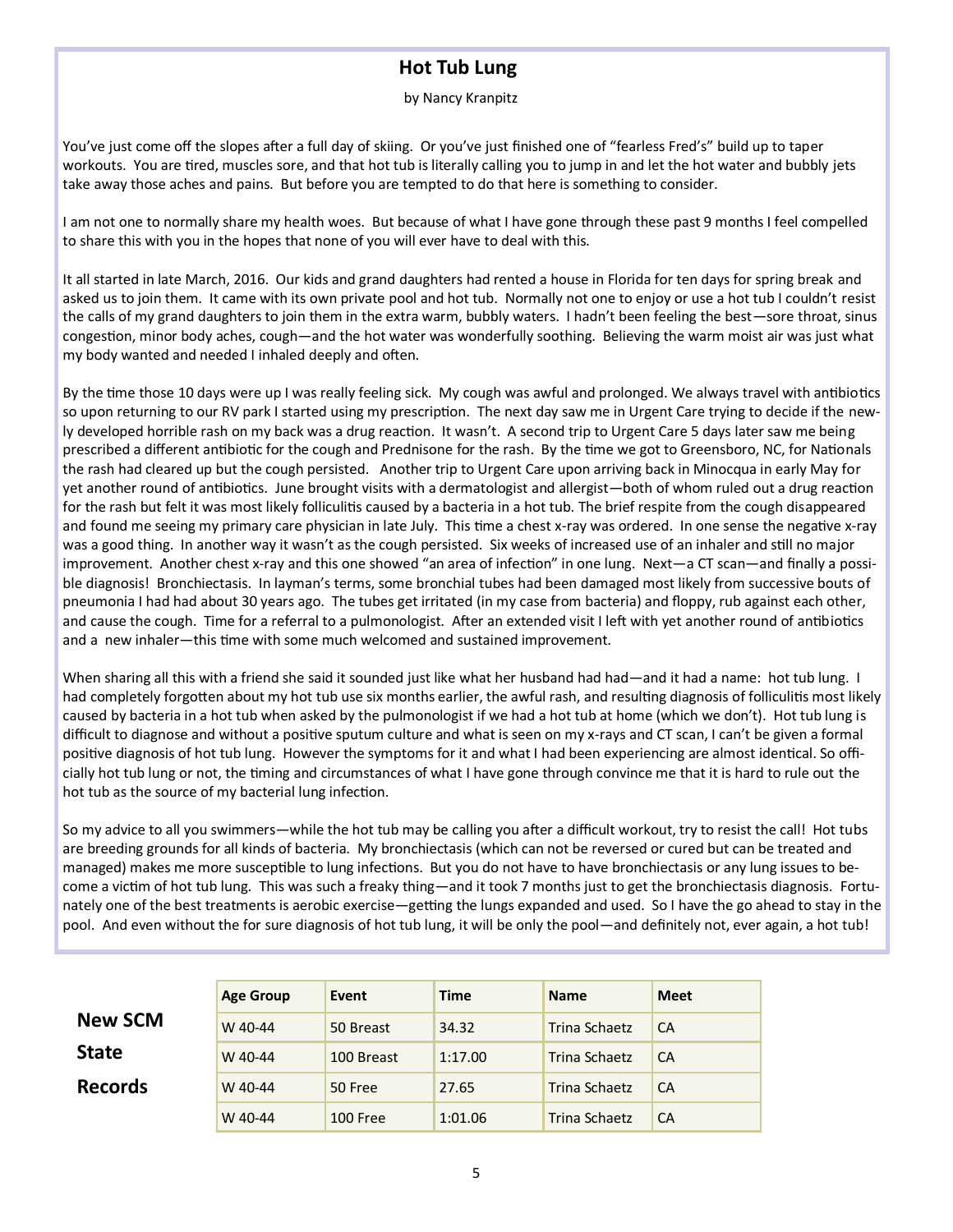### **USMS National Meet Information**

by Trina Schaetz

Hello Wisconsin Masters USMS Nationals Team hopefuls! It's time to start thinking about nationals next spring in Riverside, CA April 27-30, 2017.

A few details below to help you start your planning...

#### **MEET PAGE**

USMS has a meet page up and running and the order of events and qualifying times are up too. Time to get inspired. **[http://](http://www.usms.org/comp/scnats17/) [www.usms.org/comp/scnats17/](http://www.usms.org/comp/scnats17/)**

#### **HOTEL**

The meet hosts have released housing information for nationals and already hotels are selling out. There is a hotel list on the meet website. You will notice that some of those hotels listed are also connected to the pool by a meet shuttle. Many members of WI Swimming have chosen to stay at the **Courtyard Marriott** as a team base and welcome you to make your own reservations there to join team WMAC. You are not limited to that hotel- however- and should choose what suits your needs best. *Whatever you do, book something quickly as hotels in the area are limited* and driving very far in the LA area requires a long commute at times.

#### **FLIGHTS**

Three airports service the Riverside area. The closest (20-30 min) is Ontario (ONT). After that, Orange County(SNA) and LAX are best bets.

#### **USMS Nationals FAQ's**

#### *Who goes to USMS Nationals from Wisconsin?*

WI Masters have fielded teams between 40-50 swimmers the past few years. Many of your WI Masters friends are likely planning on attending. You would be a welcome addition to the group.

#### *Do I have to have a qualifying time to swim?*

You do not need a qualifying time to swim the meet. You may sign up for 3 events and also swim relays without a special time cut. You can sign up for a max of 6 individual events in the meet. If you swim more than 3 events, you must have the qualifying time in the remaining three events. This is not an elitist swim championship. Everyone should feel welcome to attend and compete.

#### *Will I fit in with the WI Masters Group?*

You will fit in! WI Masters team has grown each year and likely will be filled with swimmers just like you! We generally plan optional meals together, relays together and get to know great and inspiring people from our own state while we place top 5 in the country!

#### *When do people travel and who do they bring along?*

People travel in all varieties. Some bring family or significant others, some travel single, many share rooms, some stay the whole weekend and some stay only a couple days of the meet. Travel plans are up to you, but we sure would love to have you there!

#### *How do I get connected to the WI Masters Team at Nationals?*

If you are planning on registering for the meet, please contact Trina Schaetz (tdschaetz@gmail.com) to get on the Nationals email list. When information is available, it will be sent out via this list. Coach Fred Russell of Elmbrook Masters will serve this spring as the Nationals Coach for all of WMAC. If you have questions for Coach Fred, you can reach him at ebscfredrussell@yahoo.com

Hope you will plan to join us in California this spring!

Until then...stay after it! More to come.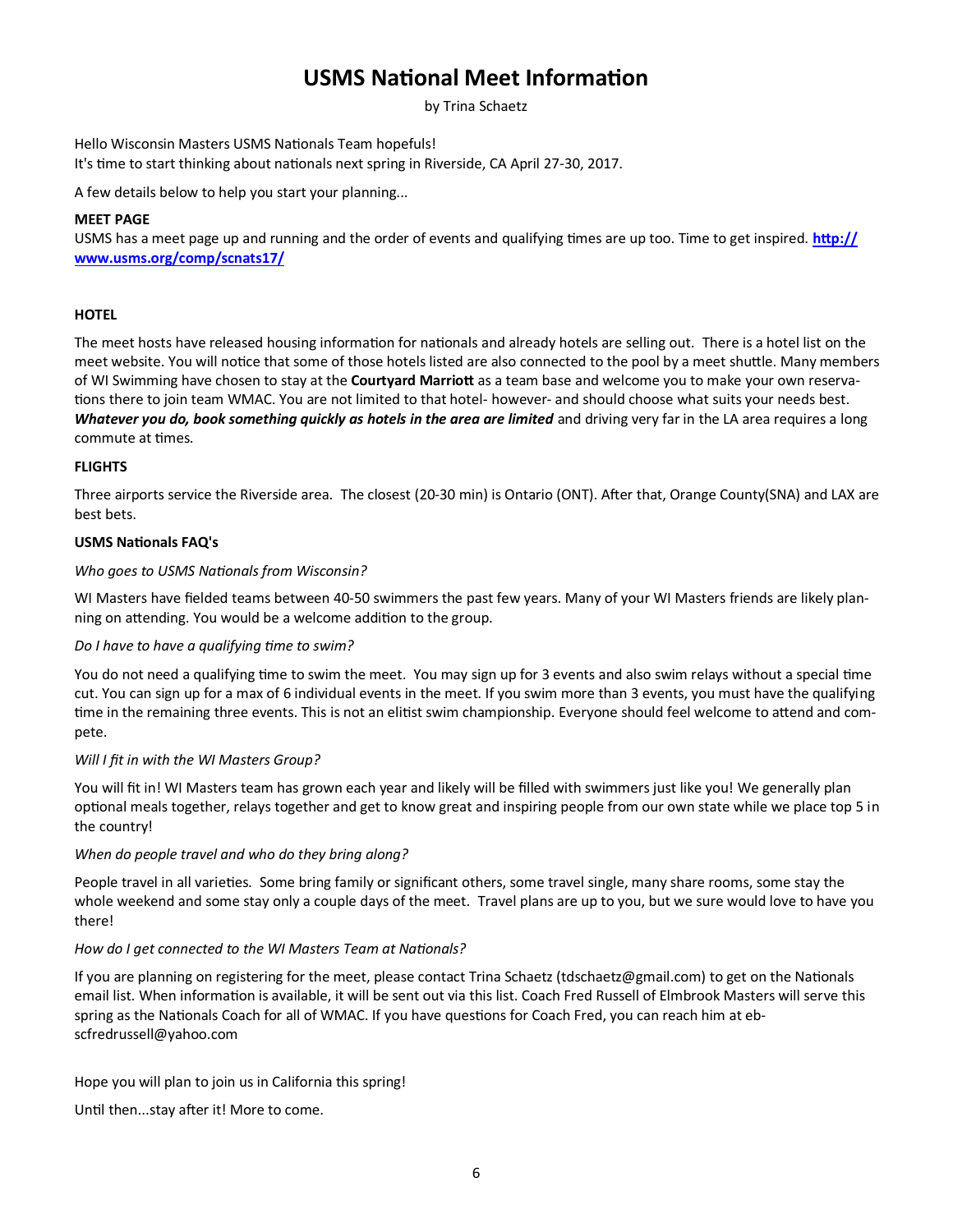#### **Wisconsin Masters Short Course Yards Swim Meet Sanction 206-S004**

The Whitefish Bay Masters and the Wisconsin Masters Aquatic Club, Whitefish Bay High School, 1200 E. Fairmont, Whitefish Bay, WI. Sunday, March 5, 2017, doors open 8:00 AM, warm-up starts at 8:30 AM. Meet starts at 9:30 AM.

6 lane, 25-yard pool with bulkhead, starting blocks and backstroke flags. Lanes 1 to 6 will be used for competition. Area behind bulkhead will be used for warm up/warm down during the meet. The length of the competition course with a bulkhead is in compliance and on file with USMS in accordance with articles 105.1.7 and 107.2.1. Length of course is subject to bulkhead confirmation.

Open to all registered Masters 18 years old or older. Official Masters rules will govern the meet. Heats will be computer seeded, slowest to fastest. Automatic timing system backed up by one watch per lane.

The entry fee is \$5.00/individual event plus a \$15.00 facility fee. The entry limit is 6 individual events plus relays. The 1650 freestyle will be limited to the first 24 entries received. Deck entries allowed only for open lanes at \$9.00 plus surcharge.

Complete meet info can be found and On-Line entries made thru the link below: **[https://www.clubassistant.com/club/meet\\_information.cfm?c=1176&smid=7010](https://www.clubassistant.com/club/meet_information.cfm?c=1176&smid=7010)**

The deadline for On-Line entries is Thursday, March 2, 2017. Paper entries must be in the meet director's hands Thursday, Mar 2, 2017.

Meet Director: Dave Clark, 5732 N Lydell Ave, Whitefish Bay WI 53217 (414) 750-2061, [wfbmasters@gmail.com.](mailto:wfbmasters@gmail.com)

Awards will be ribbons for  $1<sup>st</sup>$  to  $3<sup>rd</sup>$  place

- -
- 
- 
- 
- 
- **SCHEDULE OF EVENTS:**
- 1. 50 yd Fly 8. 200 yd Butterfly 16. 200 yd Breaststroke
- 2. 400 yd IM 9. 200 yd Medley Relay\* 17. 100 yd Butterfly
- 3. 50 yd Freestyle I\*\* 10. 800 yd Freestyle Relay\* 18. 100 yd IM
	-
	-
	-
	- - -
- 
- 
- 
- 4. 200 yd Backstroke 11. 50 yd Breaststroke 19. 400 yd Medley Relay\*
- 5. 100 yd Breast stroke 12. 200 yd IM 20. 200 yd Free Relay\*
- 6. 100 yd Freestyle 13. 50 yd Free with fins\*\*\* 21. 400 yd Freestyle Relay\*
- 7. 50 yd Backstroke 14. 200 yd Freestyle 22. 50 yd Freestyle II\*\*
	- 15. 100 yd Backstroke 23. 1650 yd Freestyle (Max 24 entries)

\*Submit relay entries at the meet. Relays may be all men, all women, or mixed (two men, two women) \*\* Events 3/22 50 freestyles. May enter either 50 freestyle, or both 50 freestyles.

\*\*\* For the 50 Free with Fins: Any style single foot fins (no Monofins) either water start or sitting deck start any stroke or kick no 15m rule. Fins is not a USMS submitted race.

### **Baraboo Master's Meet April 8, 2017**

There is a meet anticipated in Baraboo, WI, on Saturday, April 8, at the Jack Young Middle School Pool. The pool is fast, and it's a good tune-up before Master's Nationals. It's also a good time to try some events you do not normally swim. The meet is well run, and offers the 1,000 Free, for those who would like to try a little distance. After the meet, there's good eating and comradery in downtown Baraboo. Mark it down on your calendar, and keep checking the Wisconsin Master Swim site for the sanctioned meet information and registration. You'll find it here: http://www.swim-[wimasters.org/page.cfm?pagetitle=Results.](http://www.swim-wimasters.org/page.cfm?pagetitle=Results)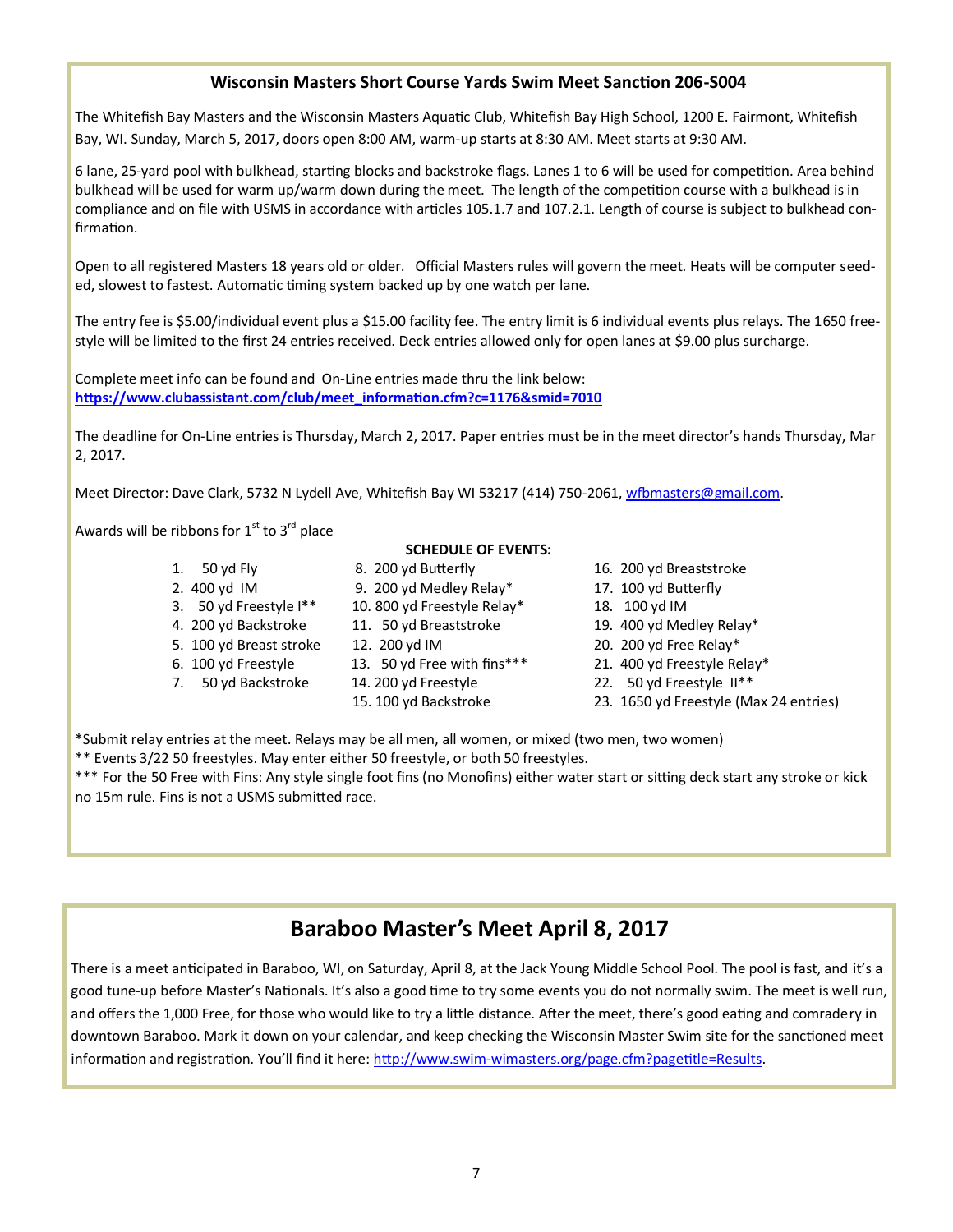#### **Wisconsin Masters Short Course Yards State Championship Meet Sanction 207-S006**

The Schroeder Masters and the Wisconsin Masters Aquatic Club, 9240 N Green Bay Rd, Brown Deer, WI. Saturday, March 25 and Sunday, March 26 2017 Doors open at 10:00 AM. Warm-up starts at 11:00 AM and the meet starts at 12:00 PM (noon) both days. 8 lane, 50 meter pool configured to two 25-yard pools with bulkheads, starting blocks and backstroke flags. Lanes 1 to 8 of one pool will be used for competition. Second pool will be used for warm up/warm down during the meet. The length of the competition course with a bulkhead is in compliance and on file with USMS in accordance with articles 105.1.7 and 107.2.1. Length of course is subject to bulkhead confirmation.

Open to all registered Masters 18 years old or older. Official Masters rules will govern the meet. Heats will be computer seeded, slowest to fastest. Automatic timing system backed up by two buttons and one watch per lane.

The entry fee is \$5.00/individual event plus a \$24.00 facility fee. The entry limit is 6 individual events per day (12 total) plus relays. The 1650 freestyle will be limited to the first 32 entries received.

Complete meet info can be found and On-Line entries made thru the link below: [https://www.clubassistant.com/club/meet\\_information.cfm?c=1176&smid=8269](https://www.clubassistant.com/club/meet_information.cfm?c=1176&smid=8269)

The deadline for both paper and On-Line entries is 11:59 PM, Saturday March 18, 2017.

Meet Director: Jeanne Seidler, N128W16779 Holy Hill Rd, Germantown, WI 53022-1533, (262) 894-0613, email: [wivicechair@usms.org](mailto:wivicechair@usms.org)

Individual awards will be medals for  $1^{st}$  through  $8^{th}$  place, Relay awards will be ribbons 1st through 3rd place.

| Saturday, March 25          |                |                  |  |  |  |
|-----------------------------|----------------|------------------|--|--|--|
| Event#<br>Women<br>or Mixed | Event #<br>Men | Event            |  |  |  |
| 1                           |                | 400 IM Mixed     |  |  |  |
| 3                           | 4              | 100 Breast       |  |  |  |
| 5                           | 6              | <b>50 Fly</b>    |  |  |  |
| 7                           |                | 400 Medley Relay |  |  |  |
| 9                           | 10             | 200 Free         |  |  |  |
| 11                          | 12             | 100 Back         |  |  |  |
| 13                          | 14             | 50 Free **       |  |  |  |
| 15                          |                | 400 Free Relay   |  |  |  |
| 17                          | 18             | 200 Fly          |  |  |  |
| 19                          | 20             | 100 IM           |  |  |  |

Sunday, March 26

| Event #<br>Women<br>or Mixed | Event#<br>Men | Event                  |
|------------------------------|---------------|------------------------|
| 23                           | 24            | <b>500 Free</b>        |
| 25                           | 26            | 50 Free **             |
| 27                           | 28            | 200 Breast             |
| 29                           |               | 200 Free Relay         |
| 31                           | 32            | <b>100 Fly</b>         |
| 33                           | 34            | 200 Back               |
| 35                           | 36            | 200 IM                 |
| 37                           |               | 800 Free Relay         |
| 39                           | 40            | 50 Back                |
| 41                           | 42            | 50 Breast              |
| 43                           | 44            | 100 Free               |
| 45                           |               | ***<br>1650 Free Mixed |

\*\* Events #13-14 and #25-26, 50 freestyles, enter either one or both, your choice

\*\*\*1650 yd Freestyle is limited to the first 32 entries.

21 200 Medley Relay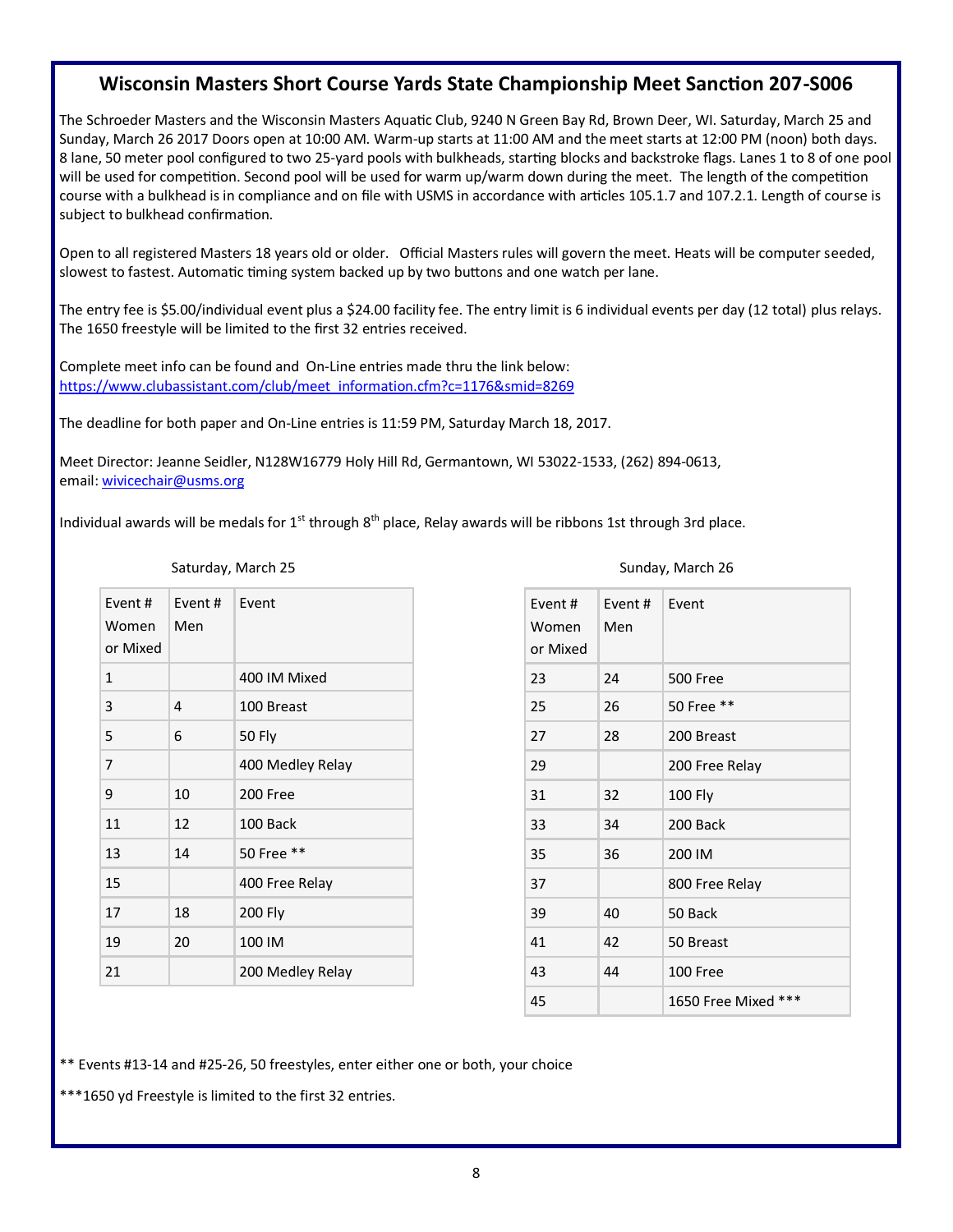#### **Wisconsin Masters Short Course Meters Swim Meet Sanction 207-S003**

McFarland High School Pool, 5103 Farwell St. McFarland, WI. Saturday, April 22, 2017, pool opens at 9:30 AM, warm-up 9:45 AM, meet starts at 11:00 AM.

6 lane, 25-meter pool with anti-turbulent lane guides, starting blocks and backstroke flags. Lanes 2 through 6 will be used for competition. Lane 1will be used for warm up/warm down during the meet. The length of the competition course without a bulkhead is in compliance and on file with USMS in accordance with articles 105.1.7 and 107.2.1.

Open to all registered Masters 18 years old or older. Official Masters rules will govern the meet. Heats will be computer seeded, slowest to fastest. Automatic timing system backed up by buttons and watches for each lane.

The entry fee is \$4.00/individual event plus a \$15.00 pool surcharge. The entry limit is 5 individual events plus relays. The 400 freestyle will be limited to the first 20 entries received. There are no deck entries allowed.

Complete meet info can be found and On-Line entries made thru the link below: https://www.clubassistant.com/club/meet\_information.cfm?c=2381&smid=8361 The deadline for On-Line entries is Thursday Apr 20, 2017.

Paper entries must be in the meet director's hands no later than 6:00pm, Saturday, Apr 15 2017. Meet Director: Steve Justinger, 6047 Hagen Hill Circle, Madison, WI 53718-6219, (608) 695-2645, sjustinger@hotmail.com[.](mailto:sjustinger@hotmaill.com.)

Awards will be ribbons for  $1^{\text{st}}$  to  $3^{\text{rd}}$  place

- 
- 
- 
- 5. 100 m Butterfly 12. 200 m Free Relay \*
- 
- 
- 6. 200 m Medley Relay \* 13. 100 m Breaststroke
- 7. 50 m Freestyle 14. 50 m Butterfly

**SCHEDULE OF EVENTS:**

- 1. 400 m IM 8. 200 m Breaststroke 15. 100 m Freestyle
- 2. 200 m Freestyle 9. 100 m IM 16. 50 m Backstroke
- 3. 50 m Breaststroke 10. 200 m Butterfly 17. 200 m IM
- 4. 200 m Backstroke 11. 100 m Backstroke 18. 400 m Freestyle

\*Submit relay entries at the meet. Relays may be all men, all women, or

### **Age is not a limit to completing Animal Award Challenge at the Oshkosh Master's Meet**





Twelve brave souls challenged themselves, and competed in the Animal Award at the Oshkosh Master's Meet on Jan 29. What is the Animal Award? It's a challenge where a swimmer has to either swim the 400 IM, and 4 events of 200 yds or greater, or swim the 1,000 Free and 4 events of 200 yds or greater. This challenge saw swimmers from ages 26 to 70, competing for the right to call themselves Animals. To top it off, this was all accomplished in about 3 1/2 hours. Everyone completing the challenge won a beautiful heavy duty embroidered towel. Congratulations to the following swimmers: Ashley Bolin (26), Carl Kaiser (29), Jennifer Youngwerth (34), Angela Bartley (48), Jerry Lourigan (51), Margaret Keller (53), Gregory Blommel (56), Timothy Potter (60), Melinda Mann (60), Carl Milholland (64), Greg Hollub (69), and Candy Christenson (70). A special congratulations to Melinda Mann, not only for completing the challenge, but doing so in State Record time in each of her 5 events! Ashley Bolin and Candy Christenson, also set new State Records in the 400 IM in their respective age groups. Next year, let's have a few more swimmers participate in the Animal Challenge. You have a whole year to prepare for it.